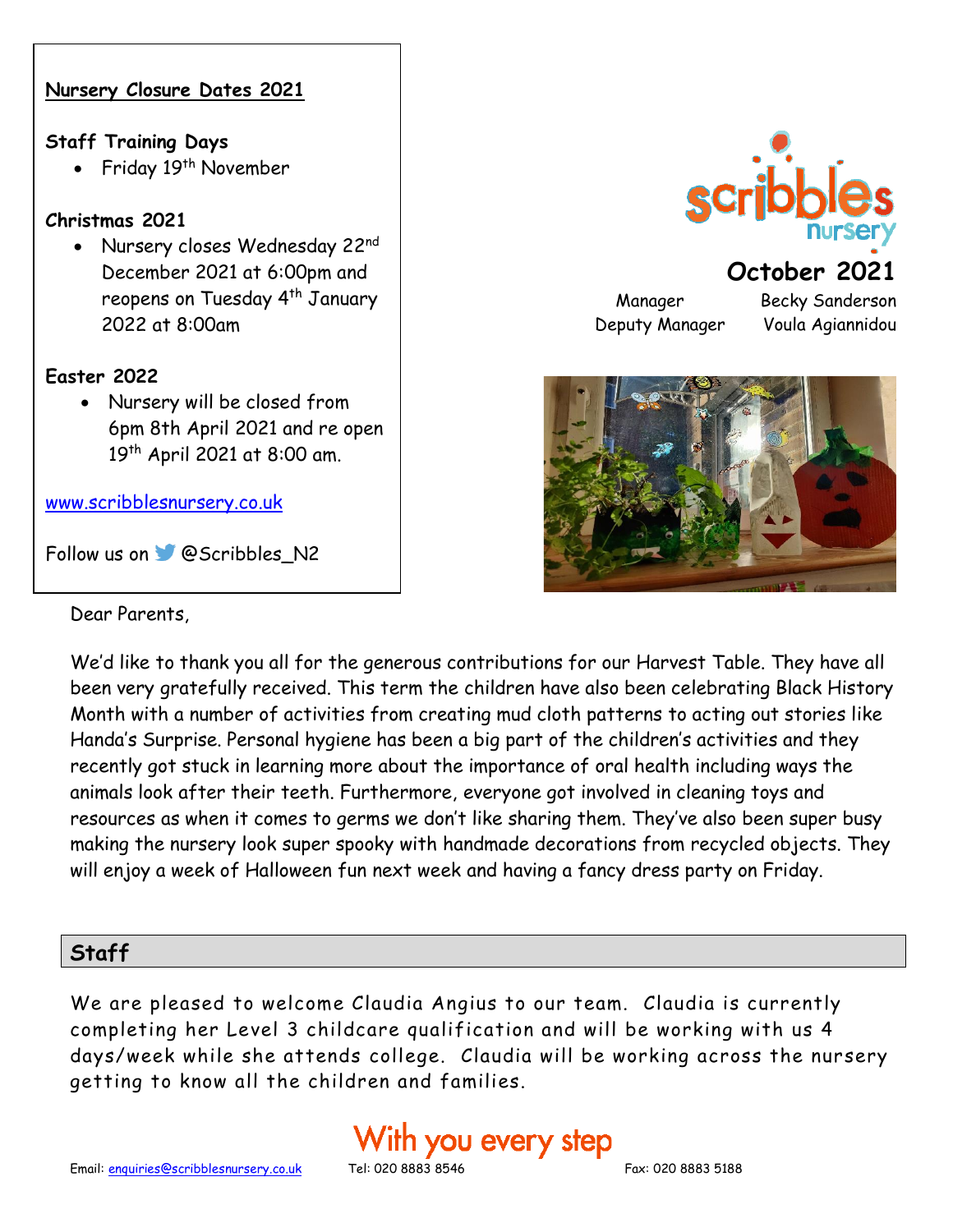### **Staff Training**

On our last training day staff spent time becoming more familiar with the new EYFS and recording observations. As the new EYFS puts more emphasis on practitioner's knowledge and time spent with the children and less on written work there will be some changes in the number of observations and progress reports you will receive throughout the year. Staff will continue to review each child's progress every half term and plan for their next steps as we do currently but now you will receive three detailed observations per half term via Tapestry and an annual report on progress where you will be invited to meet with your child's key person.

Becky has recently renewed her Paediatric First Aid certificate and has also begun training on The Language Enrichment Programme. It aims to improve the listening, attention, understanding, vocabulary and interactions of children from 2.5-5 years who have had limited interactions (masked interactions) due to the pandemic. The children will take part in small group circle times to develop their skills and parents will be given tips on ways to help at home.

#### **School Photos**

The school photographer will return after a years break! Photos will take place on the morning of 16th November 2021. If your child doesn't attend on this day and you would like a photo please arrange a time with Becky or Voula. Your child will be greeted at the door by their keyworker and taken for their photos.

### **COVID Safety Update**

Please see our website for all the latest updates from the DfE regarding COVID safety and when to test and self isolate. Can we please remind everyone that you must get a PCR test if your child exhibits any COVID symptoms and that a lateral flow test will not be sufficient to check your child does not have COVID before their return to nursery. PCR tests can be booked online through the [NHS Test & Trace website](https://www.nhs.uk/conditions/coronavirus-covid-19/testing/) or by calling 119.

As more parents are now collecting later and using the buggy stores we are aware that it is resulting in parents sometimes having to queue for longer, especially at peak times between 5- 6pm. We have therefore decided to relax the rules around only one person allowed in the front door area at a time and increase this to three. Please make yourself known at the door then stand back to distance from other parents who are waiting and allow staff to handover. Hopefully this will help us to get through the queues more quickly. Also if you are collecting from the decking side and someone is waiting behind you please ask them who they are

# 'ith you every step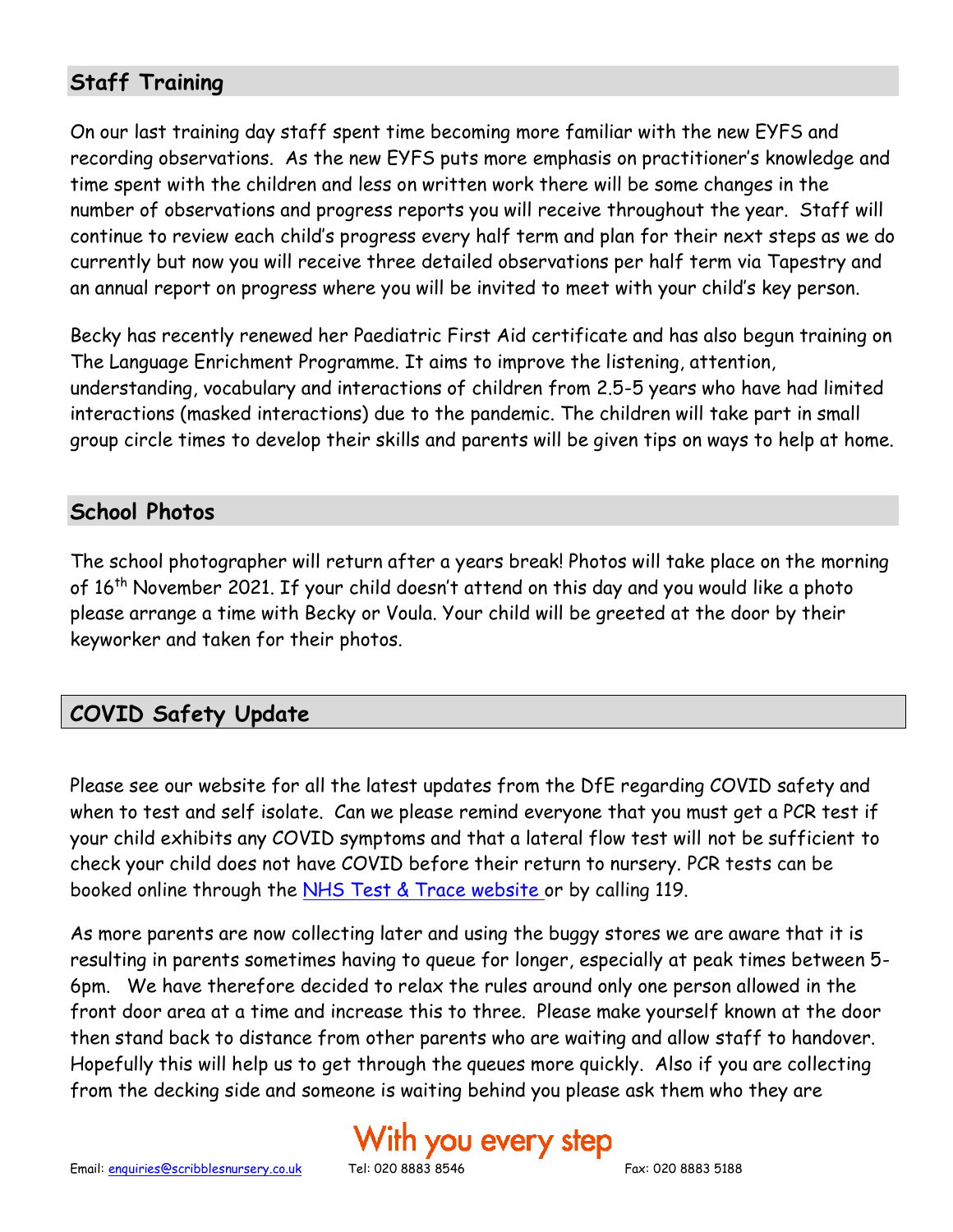collecting and let us know so we can also get their child ready for home. Thank you to everyone for your continued support as we maintain our current procedures to minimise the risk of any outbreaks at the setting and keep our children and staff safe.

#### **Accident Prevention**

The Child Accident Prevention Trust is a great resource with lots of useful information on how to keep your children safe. This month they have highlighted the devastating effects that can occur from swallowing button batteries and how to be safe around fireworks. Please take a look at the links below which provide useful information on how to stay safe.

[Session resources | Child Accident Prevention Trust \(capt.org.uk\)](https://www.capt.org.uk/session-resources?mc_cid=5fde63c324&mc_eid=90eae35a60) [Firework Safety | Home | Child Accident Prevention Trust \(capt.org.uk\)](https://www.capt.org.uk/firework-safety)

#### **Environmental Health**

Scribbles had its unannounced Environmental Health inspection on 28<sup>th</sup> September and we are pleased to inform you that we retained our 5 star rating. The inspection took time examining our menus, talking to Janet our chef and checking our policies and procedures as well as cleanliness of our kitchen and record keeping. Well done to Janet and the team for achieving this top grading for another year.

#### **The Library Service**

Children in Aardvarks have been enjoying virtual library services over the past few months. The Library Service also has a weekly newsletter for children and families which has all the latest information about what they are running and doing for children in the borough. If you would like to subscribe to it the link is here: Get the latest from Barnet Libraries [\(confirmsubscription.com\)](https://confirmsubscription.com/h/d/A7D92DE4086ACF64)

#### **Home Learning**

We have continued to add to our **Learning At Home** section on our website which you may find useful especially if you are having to self isolate with your children. We have also added a page **Parents Guides and Resources**, covering topics like oral health and potty training. If you have anything that you would like us to add then please let us know.

#### **Daynurseries.co.uk**

Thank you to everyone who has written a review for us on daynurseries.co.uk. If you haven't yet provided a review and would like to then you can do this by following the link

# ith you every step